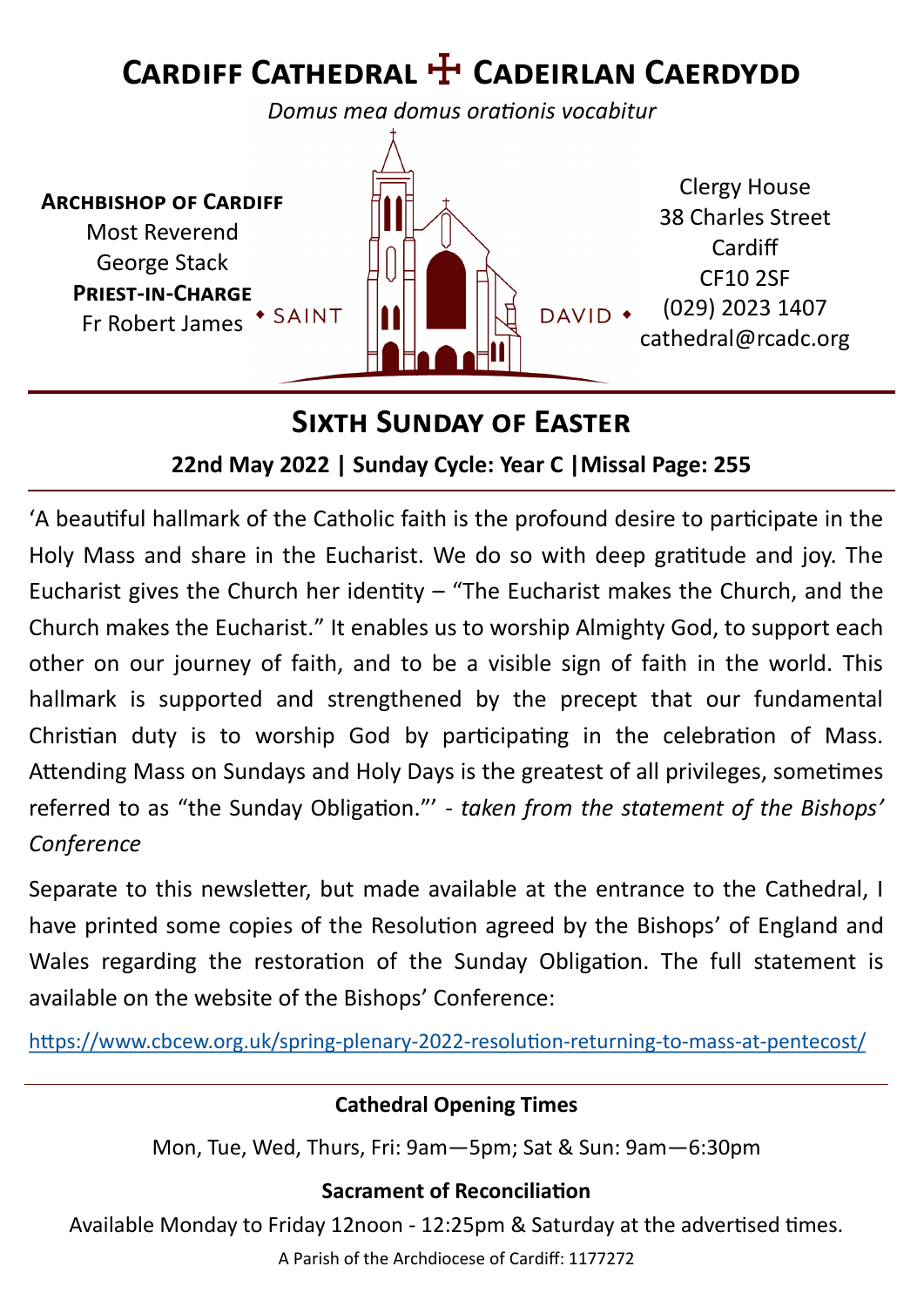#### **Financial Matters**

**Collection: 24th April & 1st May** Saturday 5:30pm: **£164.50** Sunday 11:00am: **£449.08** Sunday 5:30pm: **£119.55** Standing Orders for April: **£440.00** April Donation Station Giving : **£700.20** *My sincere thanks for your continuing generosity.*  **Banking Details for Standing Orders Account Name**: Archdiocese of Cardiff **Sort Code**: 20-18-23 **Account Number**: 03896056

The Diocese has established a new way of giving online to the Cathedral, please click here or use the QR code provided.



## **The Holy Father's prayer Intention for May**

We pray for all young people, called to live life to the fullest; may they see in Mary's life the way to listen, the depth of discernment, the courage that faith generates, and the dedication to service.

## **Archbishop George Stack—Golden Jubilee of Priesthood**

This weekend we celebrate the Golden Jubilee of Priesthood of Archbishop George Stack. You will notice that the Mass times on Saturday and Sunday are different.

It is a time of great rejoicing in the fifty years of service that His Grace has given to the Lord and His Church.

In celebrating this milestone, we also assure His Grace of our prayers as he prepares for his retirement (from active ministry) in June. *Ad multos annos!*

#### **The Paradox of Abundance**

Over 800 million people go hungry each day. Yet the world produces over 4 billion tonnes of food and we only need 3.7 billion tonnes to feed everyone. From all this food produced, a third is wasted. St John Paul II called this 'the paradox of abundance.' Clearly the currently global food system is not working. But as Pope Francis said, "Each of us has a role to play in transforming food systems for the benefit of people and the planet." Let's respond to his call! CAFOD's new campaign is called Fix the Food System.

See [www.cafod.org.uk/food](http://www.cafod.org.uk/food) for more information, including an invitation for parish groups to learn about the impact of our food with our Fix the Food System: a 7-station journey resource. Or you can contact CAFOD Wales: [southwales@cafod.org.uk](mailto:southwales@cafod.org.uk)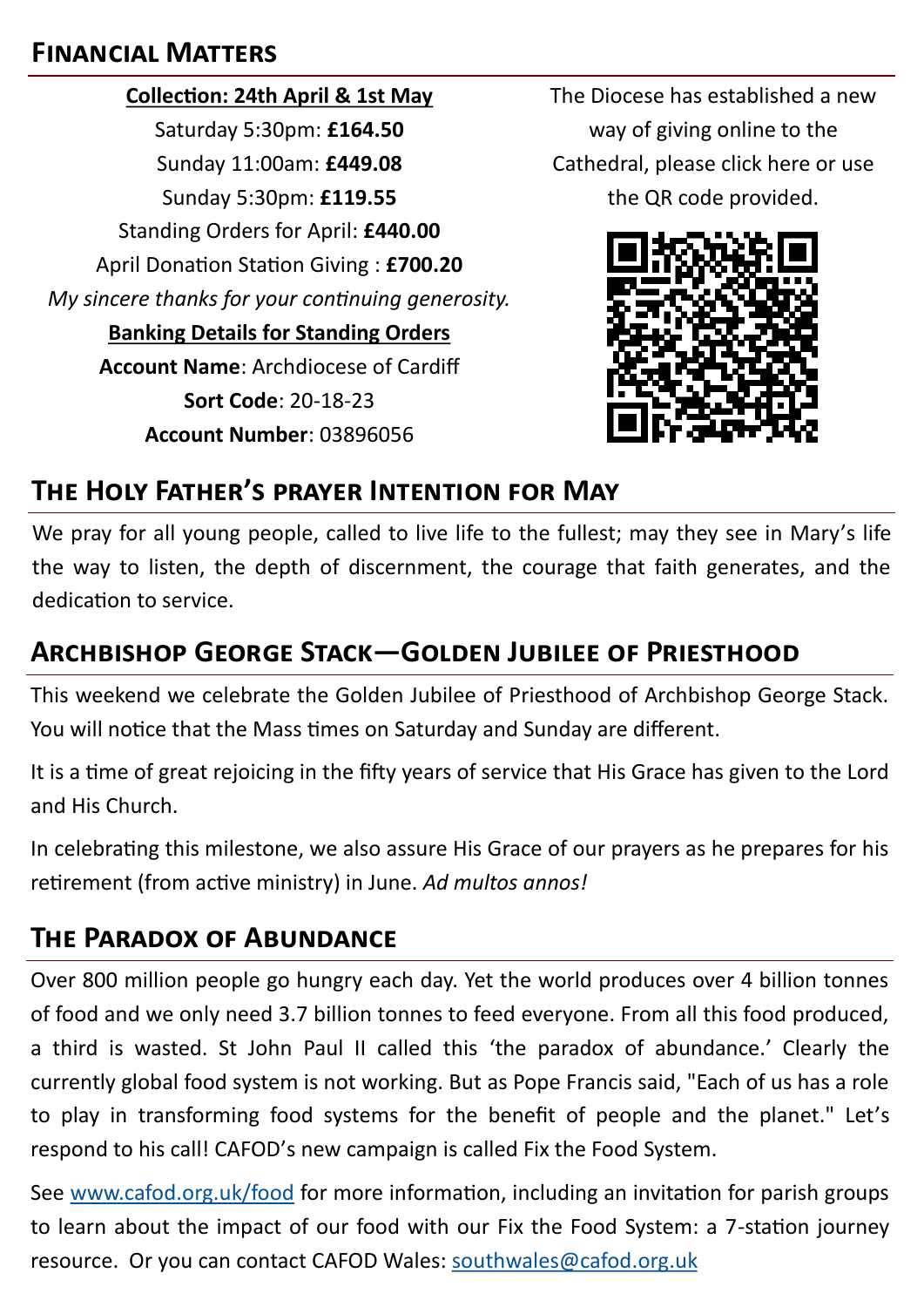## **Eighth Archbishop of Cardiff**

The Installation of Bishop Mark O'Toole as the Eighth Archbishop of Cardiff will take place on Monday 20th June. Vespers with Benediction will be celebrated the evening before.

We rejoice in the appointment of our new Archbishop and assure him of our prayers.

### **The Month of May**

Throughout the month of May the Rosary will be prayed every day at the Cathedral—times can be found in the liturgy schedule.

## **Fr Christopher Delaney OSB, RIP**

We heard the news recently of the death of Fr Christopher Delaney (known to some as Fr Dill). His Requiem Mass took place in Buckfast Abbey on Friday 20th. A recording is available on the YouTube channel of the Abbey, link below:

<https://www.youtube.com/watch?v=4b1QiAC8PBo>

Eternal rest grant unto him, O Lord. And let perpetual light shine upon him. May he rest in peace. Amen.

#### **OTHER PARISH CONTACT DETAILS FOR THE HOSPITAL CHAPLAINCY**

Parish Safeguarding John Fellows - (029) 2023 1407 SOCIETY OF ST VINCENT DE PAUL Emergency Assistance 07906 101015 Altar Serving If you're interested in serving on the altar, please speak to Fr Robert or one of the servers.

If you, or a loved one, are admitted into hospital, please contact the hospital Chaplaincy team: (029) 2074 3230

> Chaplains: Fr Peter Davies peter.davies4@wales.nhs.uk

Fr David Prichard david.prichard@wales.nhs.uk